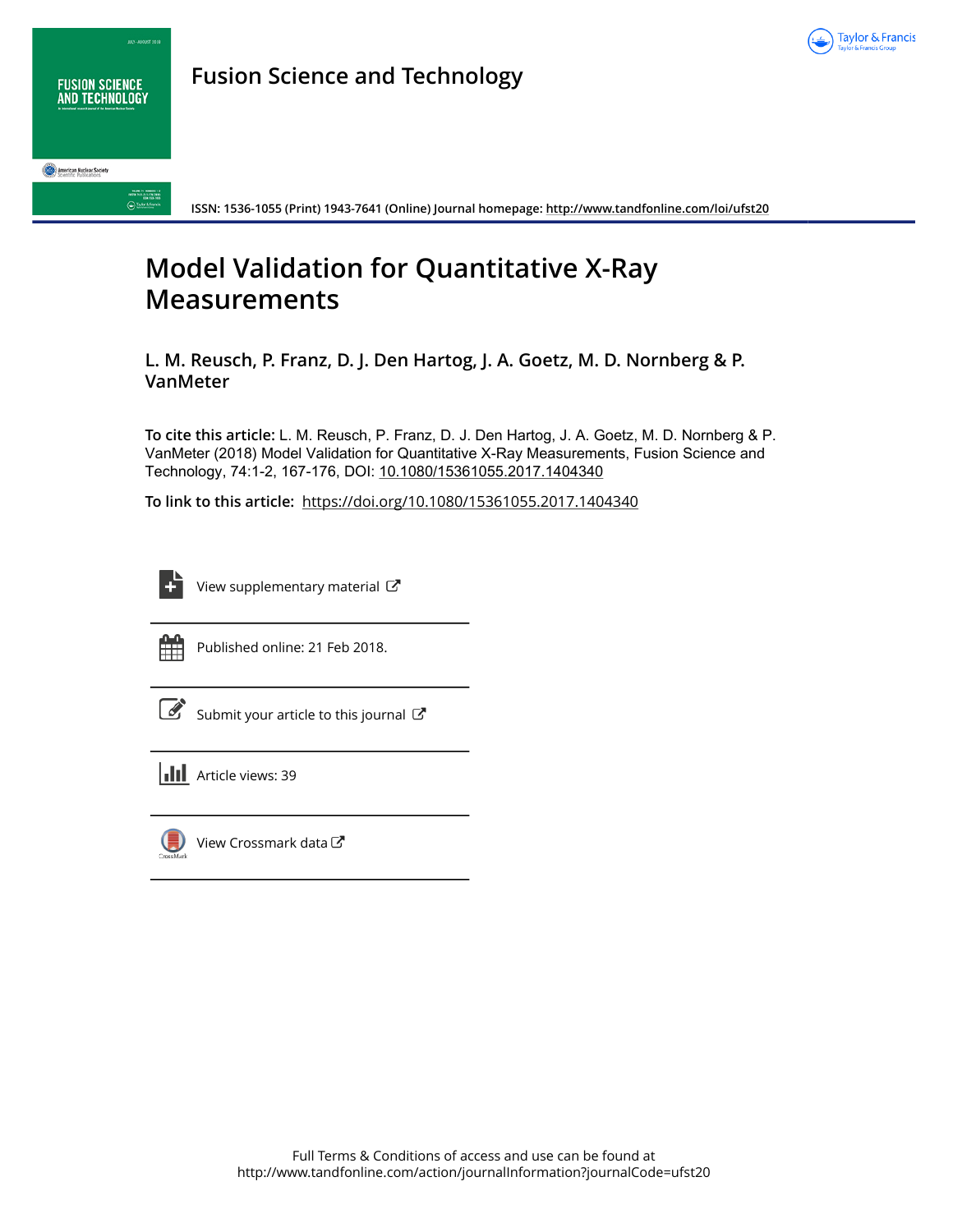Check for updates



Technical Note

## Model Validation for Quantitative X-Ray Measurements

L. M. Reusch,<sup>a\*</sup> P. Franz, <sup>b</sup> D. J. Den Hartog, <sup>a</sup> J. A. Goetz, <sup>a</sup> M. D. Nornberg, <sup>a</sup> and P. VanMeter<sup>a</sup>

<sup>a</sup>University of Wisconsin–Madison, Department of Physics, Madison, Wisconsin 53706 <sup>b</sup>Consorzio RFX, EURATOM-ENEA Association, Padova, Italy

Received July 19, 2017 Accepted for Publication October 26, 2017

> Abstract — Soft-X-ray (SXR) brightness measurements contain information on a number of physics parameters in fusion plasmas; however, it is nearly impossible to extract the information without modeling. A validated forward model is therefore necessary for the accurate interpretation of SXR measurements and will be critical in the burning plasma era, where medium- and high-Z impurities are ever present. The Atomic Data and Analysis Structure (ADAS) database is a powerful interpretive tool that is extensively used to model and predict atomic spectra, level populations, and ionization balance for fusion plasmas. These predictions are in good agreement with experimental measurements. However, continuum radiation in the X-ray range, while also modeled in ADAS, has not been rigorously verified or tested against experimental data. We therefore performed a systematic comparison of ADAS to a simplified model called PFM. PFM only calculates continuum radiation but shows good agreement with experimental data when only continuum radiation is present. ADAS and the simplified model agree to within 1% to 2% indicating that ADAS is calculating continuum radiation correctly. We have also begun a validation of SXR brightness calculations from ADAS. The SXR brightness measurements modeled by ADAS agree well with experimental measurements from an extreme where the signal is dominated by line radiation continuously through another extreme where the signal is dominated by continuum emission. While this validation work is preliminary, it strongly suggests that ADAS accurately models the physics that lead to SXR radiation.

Keywords  $-X$ -ray brightness, collisional-radiative modeling, validation.

Note — Some figures may be in color only in the electronic version.

#### I. INTRODUCTION

Soft–X-ray (SXR) brightness measurements are sensitive to many plasma parameters of interest, but to take advantage of the wealth of information embedded in those measurements, absolute SXR brightness measurements must be combined with information from modeling. SXR radiation is dependent on electron temperature  $T_e$ , electron density  $n_e$ , neutral density  $n_D$ , and impurity content  $n_z$  and thus the effective ionic charge of the plasma. SXR measurements provide qualitative information about the internal structure of the magnetic field assuming that  $n_e$ ,  $T_e$ , and  $n_z$  are all constant on a magnetic flux surface. <sup>1</sup>–<sup>5</sup> Additionally, electron temperature can be inferred via the two-color technique,<sup>6,7</sup> but this assumes the SXR spectrum contains only continuum radiation (e.g., bremsstrahlung). In machines with only low-Z plasma-facing components, these assumptions are typically met; however, many candidate materials for future machines are much higher-Z, and therefore, the plasmas will likely contain some high-Z impurities. In these cases, it is likely that  $n_z$  will not be constant on a flux surface, as has been previously seen. <sup>8</sup>–<sup>10</sup> Additionally, high-Z materials emit atomic line radiation and other noncontinuum radiation up to very high photon energies, so the X-ray spectrum will not contain only continuum radiation.

Absolute measurements of SXR radiation remove the need to assume that the SXR spectrum contains only continuum radiation and provides constraints on  $n_e$ ,  $n_z$ , and  $n_D$  profiles in addition to  $T_e$ . These absolute measurements require additional calibrations compared with relative measurements; however, such calibrations for SXR brightness can be straightforward. This additional calibration \*E-mail: lmmcguire@wisc.edu effort is worthwhile as X-rays are intrinsically generated,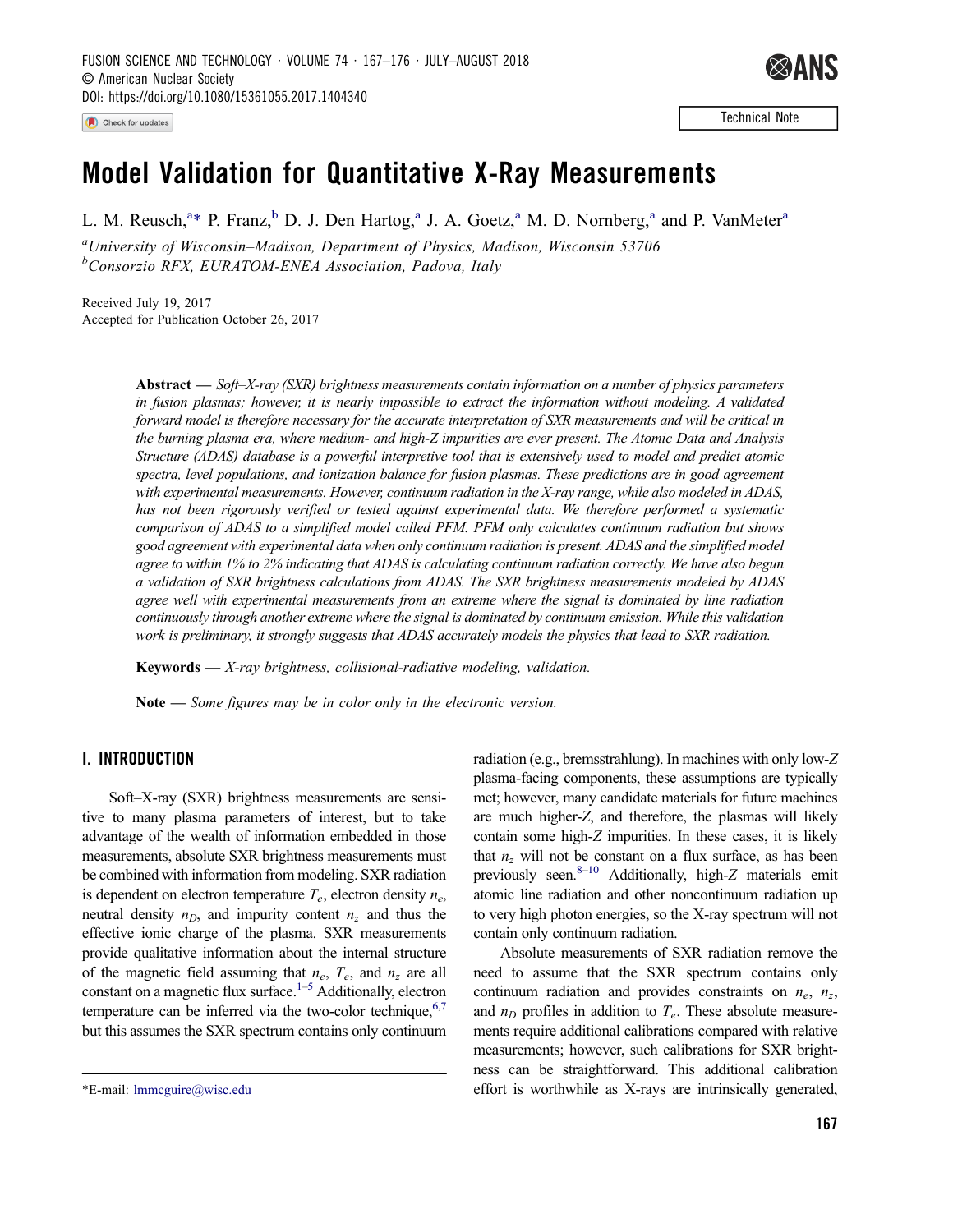allowing access to information about these plasma parameters without the need for concurrent operation of lasers or neutral beams.

While absolute measurements of SXR radiation can be straightforward, interpretation of such measurements is nearly impossible without using information from modeling. Many different sources of radiation that depend on different atomic processes contribute to the SXR signal. Free-free bremsstrahlung, radiative and dielectronic recombination, and atomic line radiation can all contribute, depending on the impurities present. Free-free and radiative recombination radiation are straightforward to calculate, but dielectronic and line radiation depend sensitively on the surrounding plasma environment.<sup>11–15</sup> Furthermore,  $n_D$  affects everything as charge exchange with neutral particles affects the charge state balance of higher-Z impurity species.

The example SXR spectrum shown in Fig. 1 illustrates the inherent complexity when medium- or high-Z impurities are present. This spectrum was created using plasma parameters from the high-confinement regime of the Madison Symmetric Torus<sup>16,17</sup> (MST), which is a medium-sized reversed-field pinch that has a closely fitting aluminum (Al) shell that acts as the plasma first wall. Aluminum is always present in MST plasmas, with different levels of concentrations depending on the plasma conditions. Aluminum emission lines and recombination

steps are clearly visible around 2 keV. The free-free background is shown as the dashed line (red), which is much smaller than the total radiation (solid, blue). Several low-Z impurities (B, N, C, and O, which arise from other plasmafacing components or are atmospheric contaminants) also contribute to the spectrum and must be taken into account in order to accurately match absolute measured brightness. Low-energy photons such as visible and extreme ultraviolet (XUV) photons (gray box) are outside the range of interest and are typically filtered out. MST is an excellent machine on which to validate a quantitative SXR brightness model because all impurities in MST have been well studied.<sup>18–20</sup> Furthermore, the presence of a single medium-Z impurity Al can act as a proxy for higher-Z materials. For the plasma conditions used in this example and throughout the rest of this paper, in the core of the plasma, all low-Z impurities have been fully ionized, and roughly 30% of the Al has been fully ionized.

Because of the complex interdependence of the atomic physics and plasma environment, a suitable model to use as an aid in interpreting SXR brightness measurements must be a collisional-radiative model that takes into account the charge exchange with neutral particles. The Atomic Data and Analysis Structure database <sup>21</sup> (ADAS) is one such model. There are many other models, but they will not be discussed here. ADAS calculates excited level populations,



Fig. 1. An example SXR spectrum containing B, N, C, O, and Al impurities. Solid curve (blue line) is total emissivity that is measured, compared to the free-free bremsstrahlung (dashed, red line) that is often assumed to be the main source of radiation in this energy range. Discrete radiation lines and recombination steps from Al are present. The absolute amplitude is also affected by the presence of the low-Z impurities in the plasma, but there are no recombination steps or emission lines in this energy range for those impurities.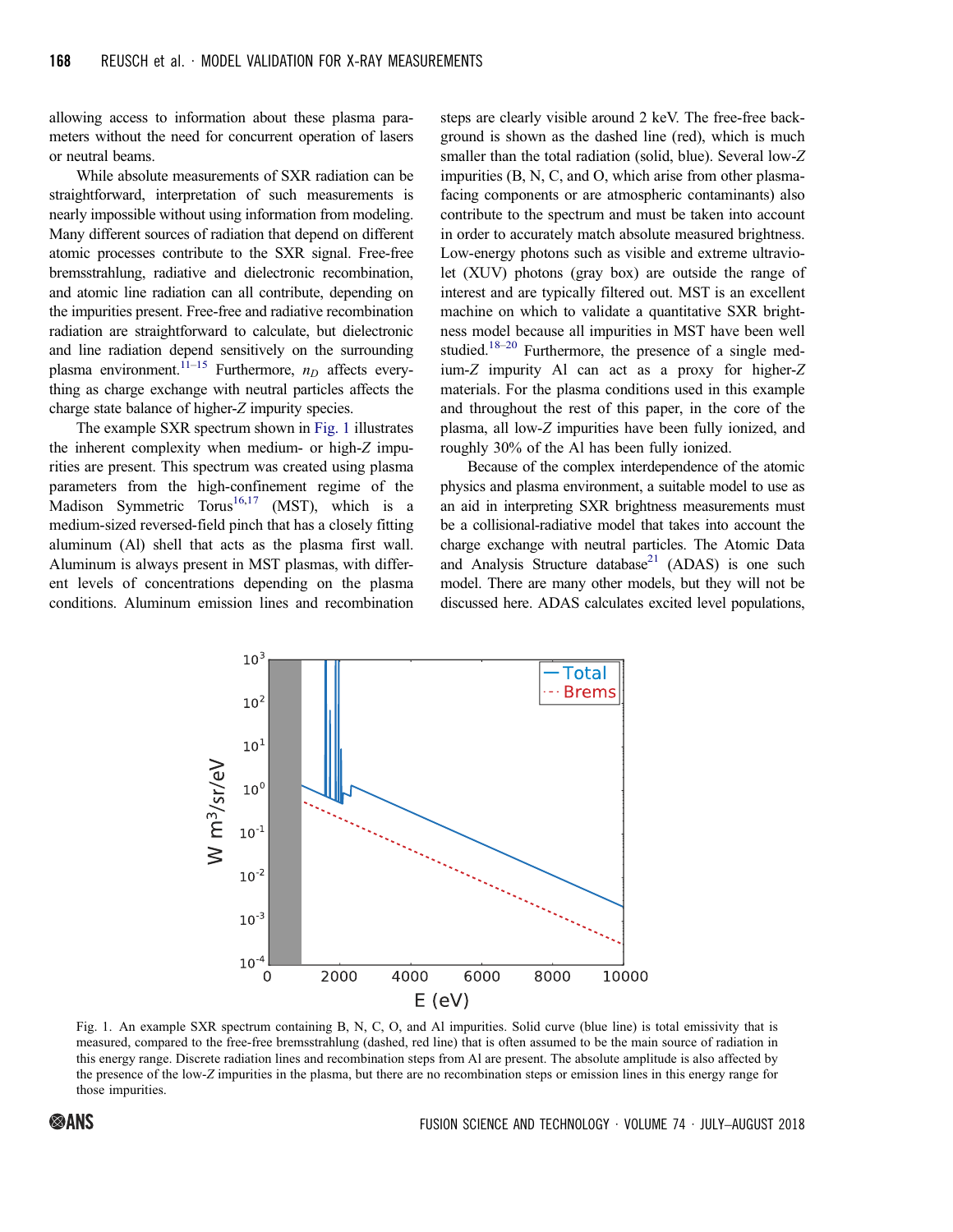ionization balance, dielectronic recombination, line spectra, and total line radiation that might come from a wide range of plasma environments, from astrophysics to laboratory plasmas, with major application in fusion. Those quantities have also all been compared fairly extensively to data and agree well. 12,15,22–<sup>26</sup> ADAS also calculates free-free and radiative recombination, <sup>27</sup> but these calculations have not been extensively compared to data. In order to use ADAS as an aid in interpreting SXR measurements, all parts of ADAS need to be verified and validated. This work therefore presents a verification of the free-free and radiative recombination radiation calculations and a comparison of ADAS modeling to SXR brightness measurements.

### II. VERIFICATION OF ADAS

A first step to use ADAS as an interpretive model is to verify that free-free and radiative recombination emission are being calculated correctly. As both radiative recombination and free-free radiation involve free electrons from the continuum, they will collectively be referred to here as continuum radiation. As noted above, continuum radiation can be straightforward to calculate; however, it is important to make sure it is being done correctly, and to our knowledge, this has not been done. We also note that verification of noncontinuum sources of radiation and other collision-dependent quantities from ADAS is outside the scope of this verification and are generally assumed to be suitably accurate due to the long history of comparison to data for those quantities. For the verification of continuum radiation, we compared results from ADAS to an in-house model that has long been used to interpret SXR data where we expect only continuum radiation to be present. This model was originally written by P. Franz of Consorzio RFX and is referred to here as PFM for conciseness.

PFM (Refs. 28 and 29) calculates free-free and radiative recombination emission assuming a Maxwellian electron distribution. For a given ion of charge x, this is<sup>30</sup>

$$
\varepsilon_{x} \, \mathcal{U}_{A} \, K \stackrel{n_{e}n_{\text{r}} \to 2}{\longrightarrow} \, \frac{\partial}{T_{e}} \, e^{\mathcal{U}_{E} = T_{e}} \, \mathcal{U}_{B} \quad \text{g}_{ff} \, \mathsf{b} \, g_{fb} \, \frac{\xi}{n^{3}} \frac{\chi}{T_{e}} e^{\chi = T_{e}}
$$
\n
$$
\mathsf{b} \, g_{fb} \, \underset{\mathsf{v}/\mathsf{u}_{n}\mathsf{b}}{\times} \frac{2Z^{2} R_{y}}{\sqrt{^{3} T_{e}}} e^{Z^{2} R_{y} = \mathsf{v}^{2} T_{e}} \, dE \ ; \qquad \qquad \mathsf{\tilde{O}} \, \mathsf{b}
$$

where

$$
K = \text{phy}
$$
  
sr  $eV$  constant  $1:52$   $\text{m} \cdot 10^{20}$   $10^{20}$   $\text{m} \cdot 38$   $\text{W} \cdot \text{m} \cdot 37$ 

FUSION SCIENCE AND TECHNOLOGY · VOLUME 74 · JULY–AUGUST 2018

- $n_e$  = electron density
- $n_x$  = density of the ion in question
- $Z = ionic charge$
- $n =$  principal quantum number of the lowest unfilled shell
- $\xi$  = number of holes in the lowest unfilled shell
- $x =$  recombination energy
- $R<sub>v</sub>$  = Rydberg constant
- $g_{ff}$ ,  $g_{fb}$  = free-free and free-bound Gaunt factors, respectively,

and the integral is over all photon energies E.

A complete description of how recombination radiation was implemented in PFM can be found in Ref. 29.

A description of how continuum radiation has been implemented in ADAS can be found in Ref. 27. The main difference between the two models is in the treatment of recombination radiation and the limits of the spectral integration. In PFM only the first five quantum states are included in the sum, but ADAS has a temperature-dependent criterion for truncating the sum. Regarding the integration over photon energies, PFM was designed to be used with a modeled instrument function, making numerical integration possible between a lower bound of 10 eV and an upper bound of 10 keV. These limits were chosen such that at the low-energy cutoff, the filter transmission is negligible, and at the highenergy cutoff, the detector absorption is negligible. An instrument response can be included in ADAS, but it is also possible to calculate the spectral integral without any filter or detector. This is accomplished though application of the first exponential integral.

While a full discussion of Gaunt factors is outside the scope of this paper, it should be noted that PFM can use either a Born approximation for  $g_f$  or values interpolated from Van Hoof et al.<sup>31</sup> The free-bound Gaunt factor is equal to 1. ADAS uses free-free Gaunt factors from Karzas and Latter,<sup>32</sup> which agree well with those in Van Hoof et al. All comparisons here are made with PFM using Gaunt factors from Van Hoof et al.

The emissivity for a given atomic element  $z$  is the sum of Eq.  $(1)$  over each charge state x of element z:

$$
\sum_{\mathcal{E}_z} \frac{X}{\gamma_A n_e} \cdot n_x P_x : \quad \text{Q.P.}
$$

However,  $n_x$  depends on the total density for element  $z$  and the fractional abundance of charge state  $x$ . To highlight this, Eq. (2) can be written as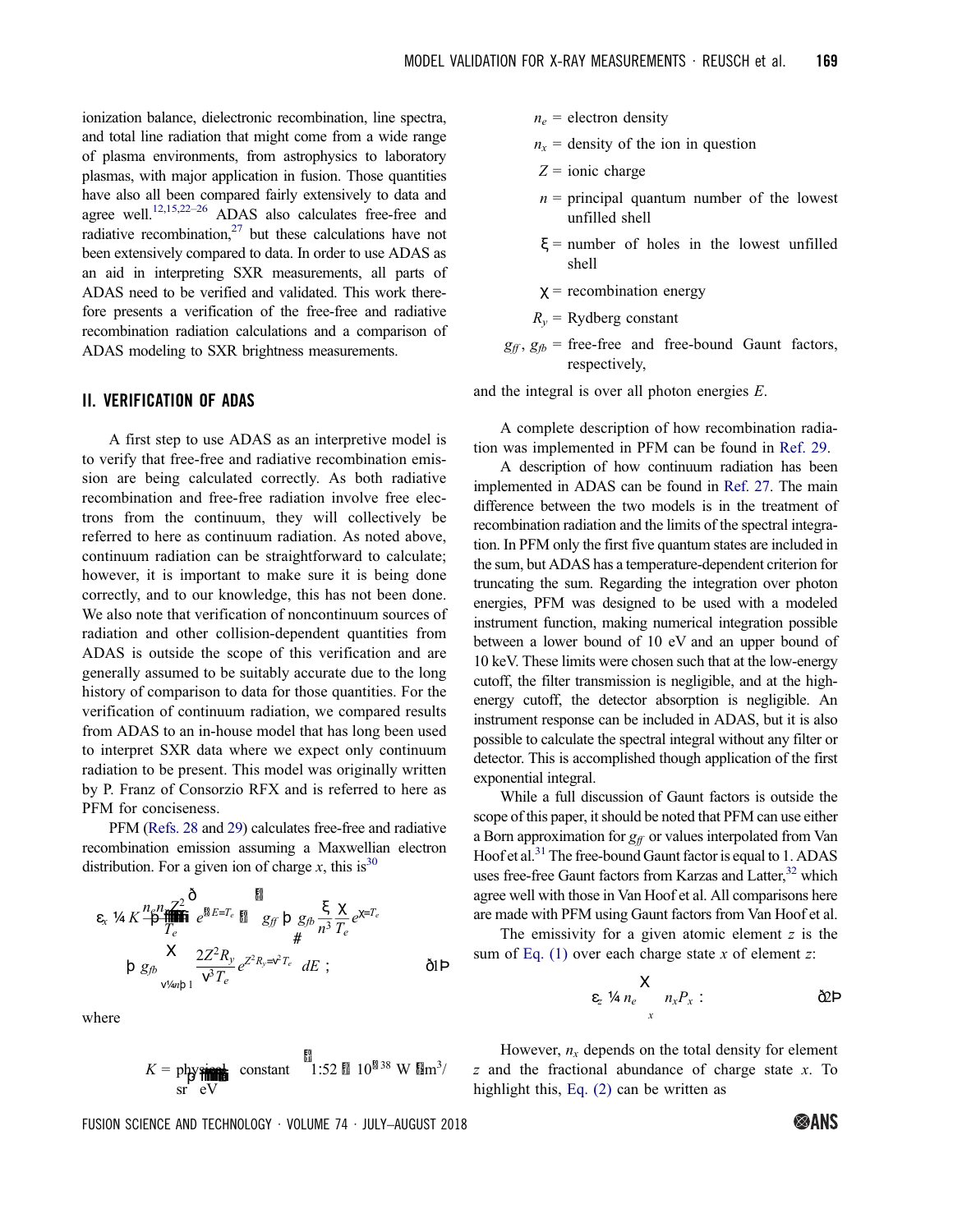$$
\varepsilon_{z} \, \mathcal{V}_{4} \, n_{e} n_{z} \, \sum_{x} \, \frac{n_{x}}{n_{z}} P_{x} \, ; \qquad \qquad \text{d} \mathcal{P}
$$

where

 $n_z$  = total density for the element

- $n_x=n_z$  = fraction of ions in charge state x (i.e., the fractional abundance)
	- $P_x$  = coefficient that includes the rest of the terms in Eq. (1).

The sum over charge states can be combined into a coefficient quantifying the radiated power for an element as a whole. This recombination and bremsstrahlung power coefficient (PRB) is thus defined as

PRB 
$$
\frac{X}{4} \frac{n_x}{n_z} P_x
$$
:

PFM does not calculate ionization balance; rather, all density profiles are specified by the user. For the impurities found in MST, PFM assumes fully ionized low-Z impurities (B, C, N, and O) based on previous impurity studies in similar plasma conditions. 18,20 Aluminum densities are specified with an ionization balance also based on experimental measurements in similar conditions that show that an ionization balance for Al is consistent with ADAS predictions.<sup>19</sup> The predicted emissivity based on the user-defined profiles is then integrated along the line of sight for each detector, treating each line of sight as a pencil beam. A more complete discussion of how the plasma parameter profiles and possible poloidal asymmetries are incorporated into the model can be found in Ref. 28.

This model has long been used to infer  $T_e$  from SXR measurements using the two-color technique. The inferred electron temperatures typically agree very well with Thomson scattering measurements, indicating that PFM accurately models the continuum for multiple energy ranges. The absolute brightness also matches experimental data. Figure 2 shows an example of the agreement between PFM (red triangles) and SXR data (black circles) for two cases where no noncontinuum radiation was present. Figure 2a shows results from RFX-mod, which has a carbon first wall and thus has no medium- or high-Z impurities. Agreement can also be attained in MST as illustrated in Fig. 2b despite the Al first wall, by filtering out noncontinuum sources of radiation. Here, noncontinuum sources of radiation were filtered out using thick beryllium (Be) filters of , 400 and 800 μm (10% cutoff energies of , 2700 and , 3300 eV, respectively). This agreement between PFM and experimental SXR measurements for multiple machines gives us

confidence that PFM is a good model with which to verify the calculation of free-free and radiative recombination in ADAS.

The comparison between PFM and ADAS used the PRB values as defined in Eq. (4). This was done for each impurity (B, C, N, O, and Al) as well as the majority ion: deuterium. The comparison was performed over a range in  $T_e$  of 10 to 3200 eV. Given the requirement that PFM include an instrument response, we used three different Be filter thicknesses in both PFM and ADAS: 5, 85, and 800 μm with a 35-μm Si detector. The results in Fig. 3 show example results using an 85-um filter; however, similar levels of agreement were found for all ions and filter thicknesses.

A temperature range was chosen to check that ADAS and PFM agree where PFM is known to be valid ( $T_e \ge 500$  eV) and disagree for lower temperatures. We compared free-free and radiative recombination components separately, as well as the total. For all elements, ADAS and PFM agree with each other within 1% to 2% for  $T_e \ge 500$  eV. Figure 3 shows an example of this agreement for carbon. The top row shows the PRB as a function of  $T_e$  for ADAS (solid, black), PFM (dashed, red), and the absolute difference (dash-dot, green). The curves for ADAS and PFM are nearly indistinguishable because of the strong agreement. The bottom row shows the percent difference between ADAS and PFM. The columns correspond to the total radiated power, free-free, and radiative recombination for left, center, and right columns, respectively.

#### III. COMPARISON TO EXPERIMENT

The preliminary validation of SXR brightness models from ADAS used experimental measurements from the twocolor SXR tomography system on MST (Refs. 33 and 34). The SXR tomography system has four cameras with a pair of ten absolute XUV diode arrays arranged such that there are 40 unique lines of sight, and each line of sight hastwo diodes (a total of 80 measurements). For two-color operation, we typically aim to filter out the Al line emission by equipping one diode array on each camera with a 400-μm Be filter and the other with an 800-μm Be filter.

For this work, however, we installed a differentthickness Be filter on each diode array. This gives eight different cutoff energies effectively forming a very coarse spectrometer. Despite having the coarse energy resolution, this setup enables the assessment of the energy dependency of the emitted X-rays. This allows us to go from a situation where the signal is strongly line radiation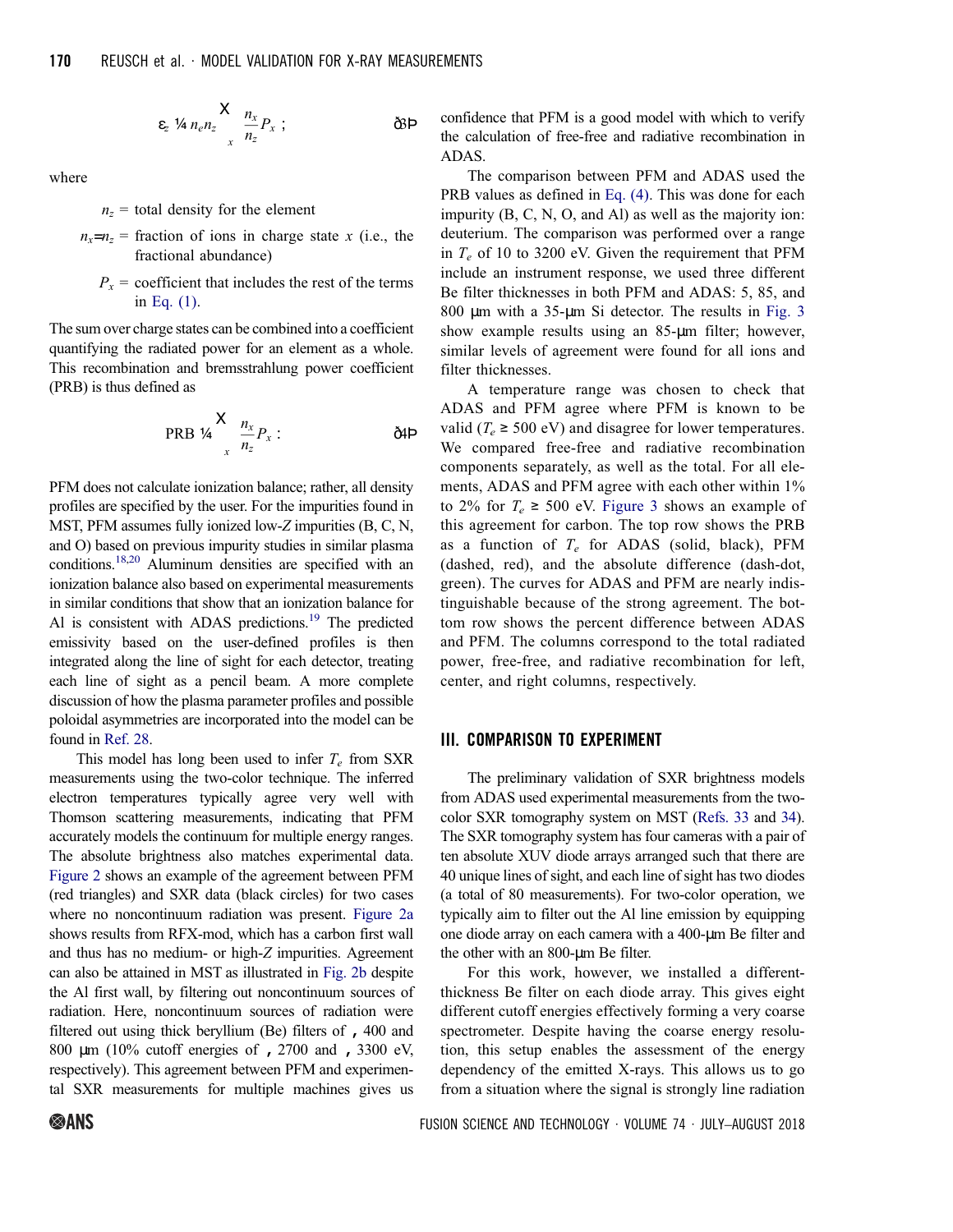

Fig. 2. An illustration of typical agreement between PFM (triangles, red) and SXR measurements (circles, black) plotted versus impact parameter in (a) RFX-mod and (b) MST after filtering out known line emission from Al.

dominated to a situation where the signal contains only free-free and radiative recombination. As can be seen in Fig. 4, different filters transmit different amounts of radiation from different sources.

Figure 4 shows the expected brightness for a chord going through the core of MST for four of the eight filters used in the experiment as a function of core  $T_e$ . For these plots, profiles based on typical experimental values were fixed for the underlying plasma parameters, and the on-axis value of  $T_e$  was varied between 500 and 3200 eV. Each curve in the four plots shows the brightness for different sources of radiation. The thinnest filter used was 85 μm (Fig. 4a) and is clearly dominated by line radiation, and as the filter thickness gets thicker, the contributions from line and dielectronic recombination radiation get smaller until they are negligible for a 427-μm filter (Fig. 4d). In the experiment, the thickest filter used was 833 μm, but all filters thicker than 427 μm contain only free-free and

FUSION SCIENCE AND TECHNOLOGY · VOLUME 74 · JULY–AUGUST 2018

**@ANS**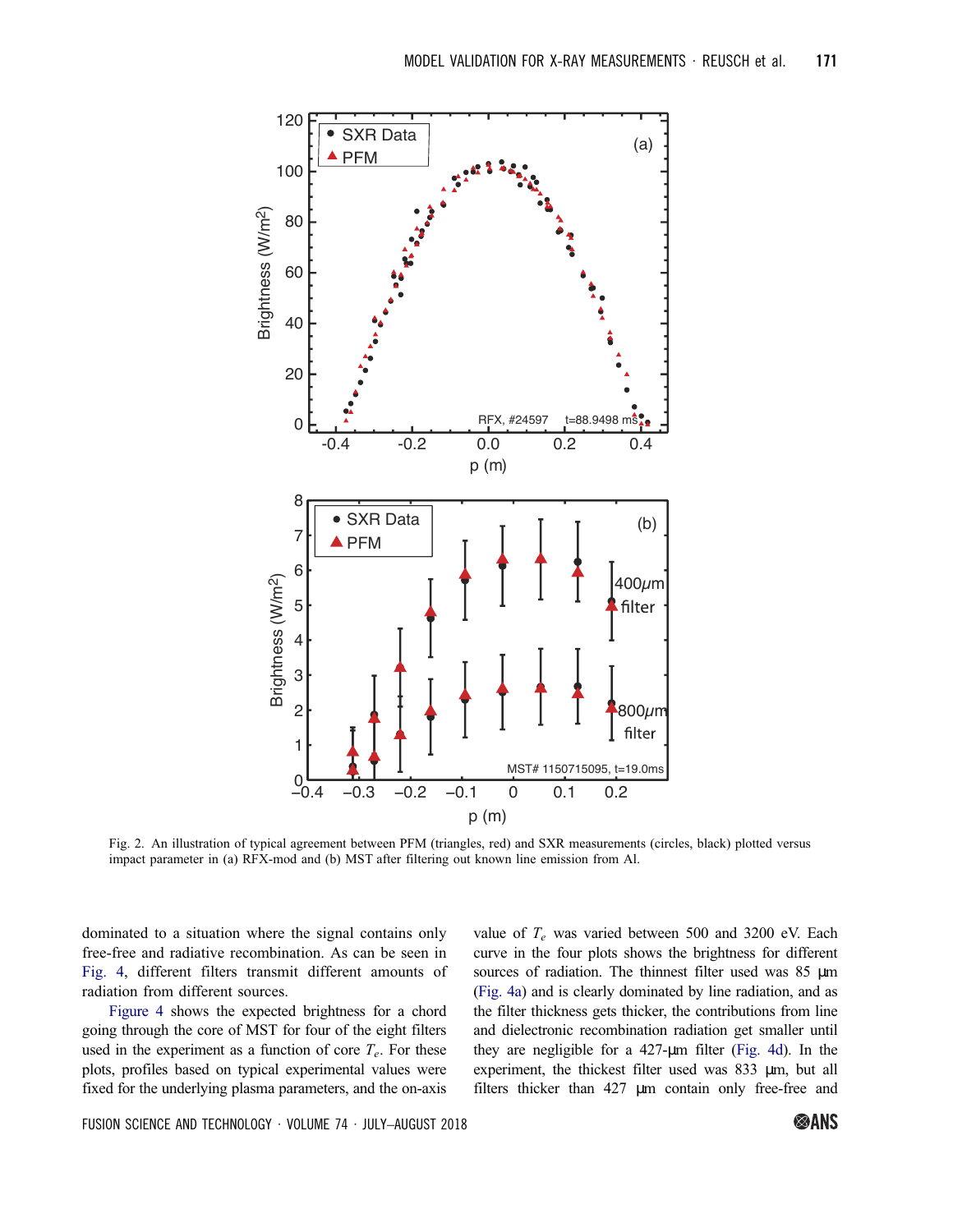

Fig. 3. Comparison of PRB between ADAS and PFM versus electron temperature. The top row shows the coefficient for ADAS (solid, black), PFM (dashed, red), and the difference between the two curves, (dot-dashed, green). The bottom row shows the percent difference relative to ADAS. Over a large range of temperatures, the two models agree to within 1% to 2%. Discrepancies for  $T_e$  below 500 eV are expected because assumptions in PFM are known to be violated.

radiative recombination radiation. It should be noted that the decrease in line radiation is smooth because the transmission curve for the Be filters is smooth.

Figure 4 gives some understanding of the relative amounts of radiation that we expect to measure for the eight filters for typical plasma parameters, but for an actual comparison to experiment, experimental data from the same shot should be used. Electron density and temperature profiles were measured using interferometry and Thomson scattering, respectively, and the neutral density profile was inferred from H-α measurements using a two-dimensional reconstruction technique<sup>35</sup> based on the DEGAS 2 Monte Carlo model.<sup>36</sup> The estimated uncertainty is 10% to 15% in the core. Impurity density profiles were not available but as previously mentioned have been well studied and are fairly similar for similar plasma conditions.<sup>18–20,29</sup> As such, the profiles followed those found in Ref. 29.

The neutral density in MST can be quite high, leading to significant charge exchange between impurity ions and neutral hydrogen, so two comparisons were done. Figures 5 and 6 show the comparison between ADAS modeling and the experiment as a function of filter cutoff energy for diodes that view the plasma core. Figures 5 and 6 both show separated components of radiation as in Fig. 4 in order to gain a sense of which sources of radiation are important in the experiment. Figure 5 shows the results when ignoring charge-exchange losses, and Fig. 6 shows the results when including chargeexchange losses.

Figures 5 clearly shows that ignoring charge-exchange losses in the plasma results in a brightness that is much too high at large cutoff energy (thick filters) and too low at low cutoff energy (thin filters). This is likely because the process of charge exchange with a neutral hydrogen affects the ionization balance of the ions, Al in particular. Since charge exchange tends to suppress the higher charge states, ignoring it leads to an overprediction of the number of fully ionized Al particles in the plasma. Fully ionized ions do not emit line radiation but rather emit more continuum radiation. The consequence is an overprediction of brightness at high cutoff energy where continuum radiation dominates and an underprediction at low cutoff energy where line radiation dominates.

This interpretation is further supported by the improved agreement present in Fig. 6, which includes the effect of charge-exchange losses due to neutral hydrogen in the plasma. ADAS calculates the effect of these neutral particles on the charge state fraction of Al, assuming all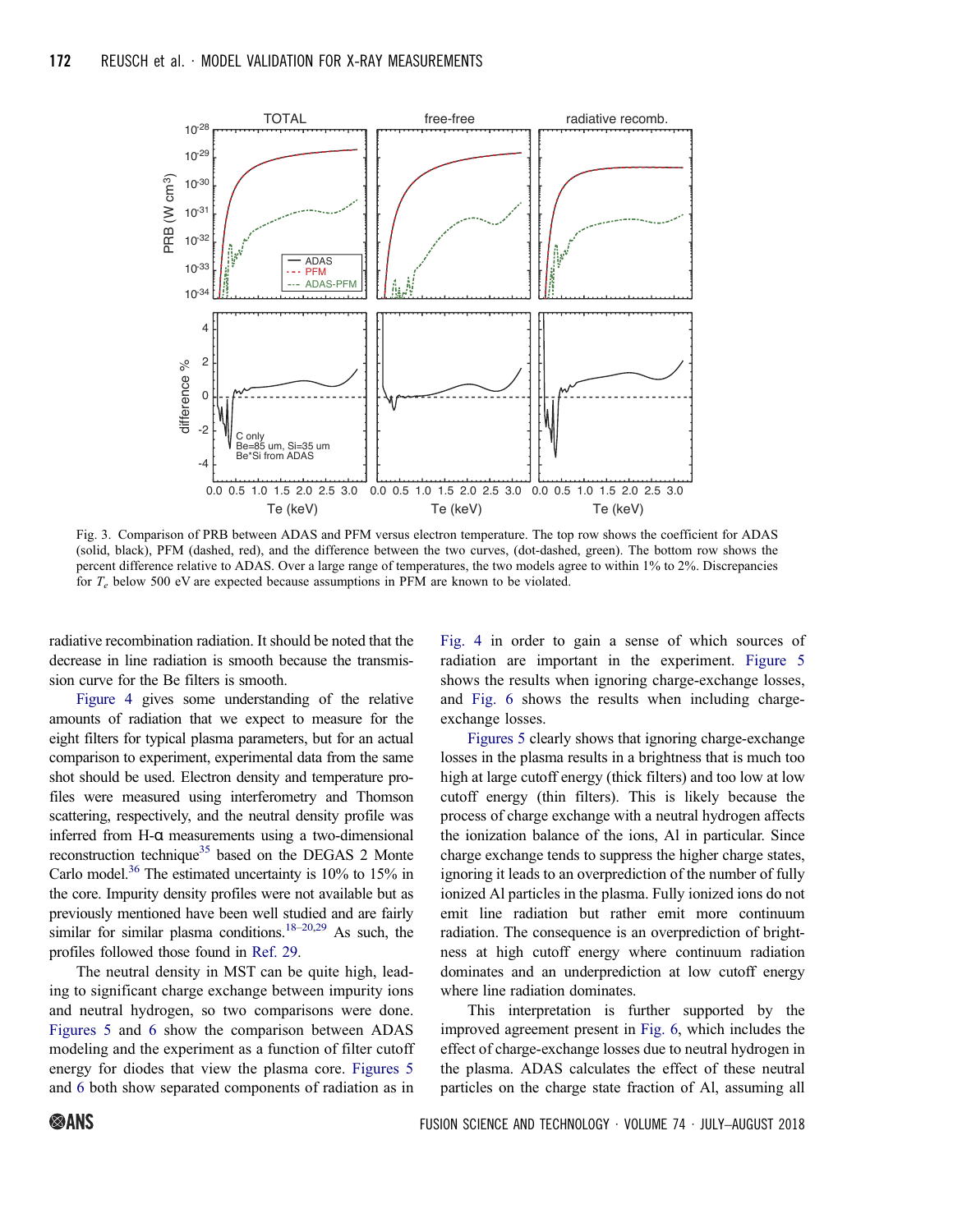

Fig. 4. The expected brightness for a chord going through the core of MST as a function of  $T_e$  for four of the eight filters used in experiment: (a)  $85\mu$ m, (b) 172  $\mu$ m, (c) 254  $\mu$ m, and (d) 427  $\mu$ m. The 10% cut energy is listed in parentheses below the filter thickness. The solid curve (blue) shows the contribution from free-free radiation only, the dashed curve (green) shows free-free plus radiative recombination, the dash-dot (black) curve has free-free, radiative, and dielectronic recombination, and the dashdot-dot (red) includes all previous sources plus line radiation. Profiles for the underlying plasma parameters were fixed based on typical experimental values, and the on-axis value of  $T_e$  was varied from 500 to 3200 eV.

neutral particles are in the ground state. The agreement in this case is quite good. A linear plot shown in Fig. 7 further illustrates the scale of agreement for the larger brightnesses, which are compressed on the log scale. Figures 6 and 7 also show that all sources of radiation must be included to match data from all filters simultaneously. It should be stressed that there were essentially no free parameters used. The impurity densities were varied within their known experimental uncertainties to account for possible shot-to-shot variance, but the other parameters were fixed from the experiment. Furthermore, impurity densities serve mainly to match the absolute magnitude of the signal but do not affect the energy dependence. Electron temperature, electron density, and neutral density most strongly affect the energy dependence, and these were all measured. This agreement between ADAS and the experiment for all

FUSION SCIENCE AND TECHNOLOGY · VOLUME 74 · JULY–AUGUST 2018

eight filters simultaneously is a strong indication that ADAS can accurately predict SXR brightness. And, while this is a preliminary comparison, these results indicate that ADAS is a suitable model for interpreting SXR brightness models.

#### IV. CONCLUSION

We have shown a cross verification of ADAS continuum radiation compared to the PFM in-house model. PFM has been used extensively as an aid in interpreting SXR brightness measurements, thus making it a good source for cross verification. ADAS and PFM agree with each other to within 1% to 2% for both free-free and radiative recombination. Combining these continuum measurements with resonant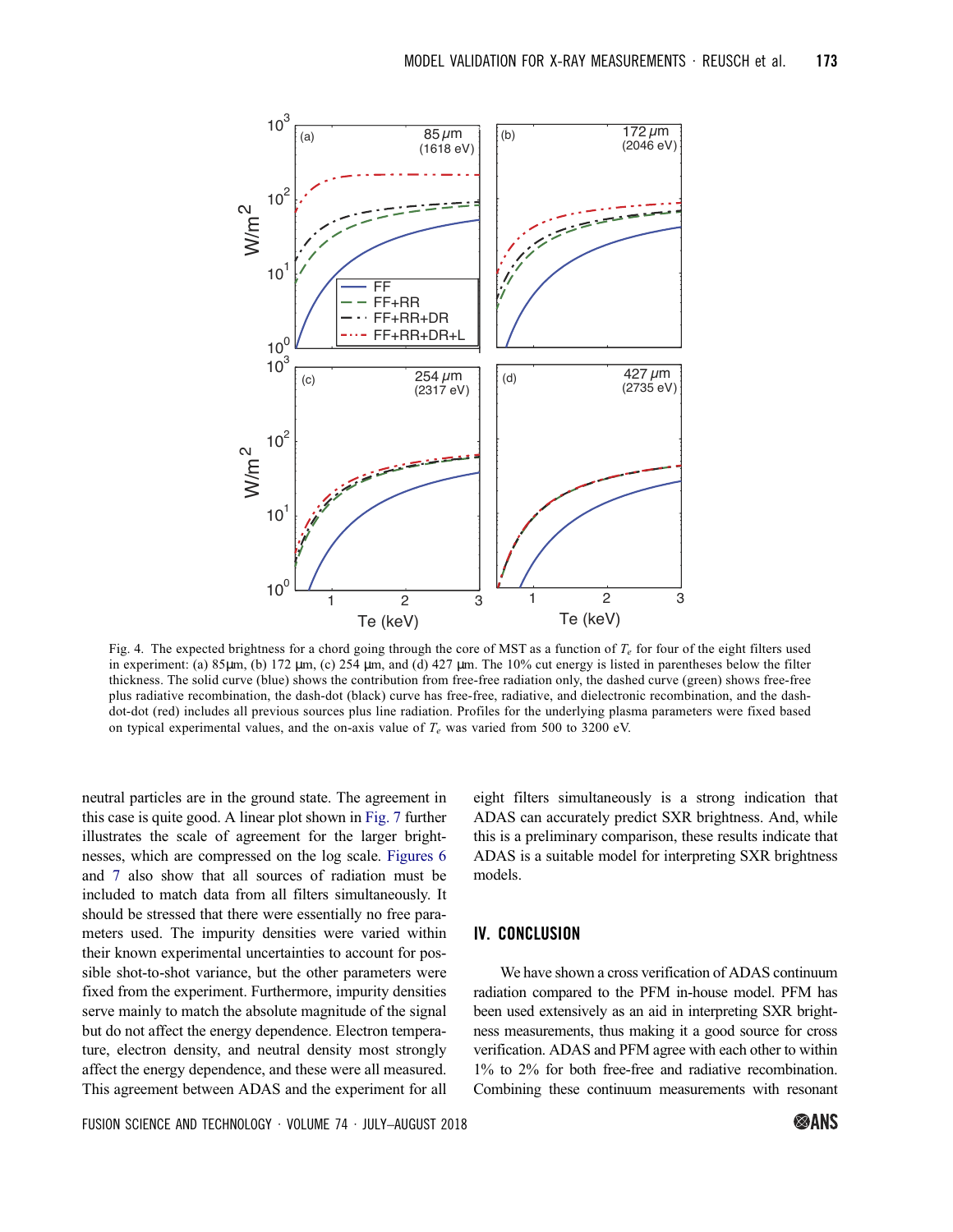

Fig. 5. Predicted brightness for eight filters (squares) versus filter cutoff energy compared to experimental SXR measurements  $(\blacksquare)$  ignoring charge exchange with neutral particles. The coloring for the brightness predictions follows that in Fig. 4.



Fig. 6. Predicted brightness for eight filters (squares) versus filter cutoff energy compared to experimental SXR measurements  $(\blacksquare)$  including charge exchange with neutral particles. The coloring for the brightness predictions follows that in Fig. 4.

sources of radiation (line radiation and dielectronic recombination radiation) to predict SXR brightness measurements indicates good agreement with experimental SXR measurements when charge-exchange effects are taken into account. The agreement seen spanned several different ranges in dominant physics, from signals that are line radiation dominated to signals that are continuum dominated. This comparison is a preliminary comparison of ADAS for SXR brightness measurements, though a more quantitative validation should be done. However, these preliminary results indicate that ADAS can be used effectively as an interpretive model for SXR brightness measurements and can aid in the



Fig. 7. Predicted brightness for eight filters (squares) versus filter cutoff energy compared to experimental SXR measurements  $(\blacksquare)$  including charge exchange with neutral particles. The coloring for the brightness predictions follows that in Fig. 4.

extraction of quantitative information on  $n_z$ ,  $n_e$ ,  $T_e$ , and  $n_D$ . This analysis has immediate application to MST, but this work based on Al may be extendable to other medium- or high-Z impurities present in other machines.

#### Acknowledgment

This material is based upon work supported by the U.S. Department of Energy Office of Science, Office of Fusion Energy Sciences program under grants DE-FC02-05ER54814 and DE-SC0015474.

#### References

- 1. S. VON GOELER, W. STODIEK, and N. SAUTHOFF, "Studies of Internal Disruptions and  $m = 1$  Oscillations in Tokamak Discharges with Soft-X-Ray Techniques," Phys. Rev. Lett., 33, 20, 1201 (1974); https://doi.org/10.1103/ PhysRevLett.33.1201.
- 2. R. S. GRANETZ and J. F. CAMACHO, "X-Ray Tomography on Alcator C," Nucl. Fusion, 25, 6, 727 (1985); https://doi.org/10.1088/0029-5515/25/6/008.
- 3. R. S. GRANETZ and P. SMEULDERS, "X-Ray Tomography on JET," Nucl. Fusion, 28, 3, 457 (1988); https://doi.org/10. 1088/0029-5515/28/3/011.
- 4. N. ASAKURA et al., "Soft X-Ray Measurements on the REPUTE-1 Reversed Field Pinch," Nucl. Fusion, 29, 6, 893 (1989); https://doi.org/10.1088/0029-5515/29/6/003.
- 5. A. P. NAVARRO, M. A. OCHANDO, and A. WELLER, "Equilibrium-Based Iterative Tomography Technique for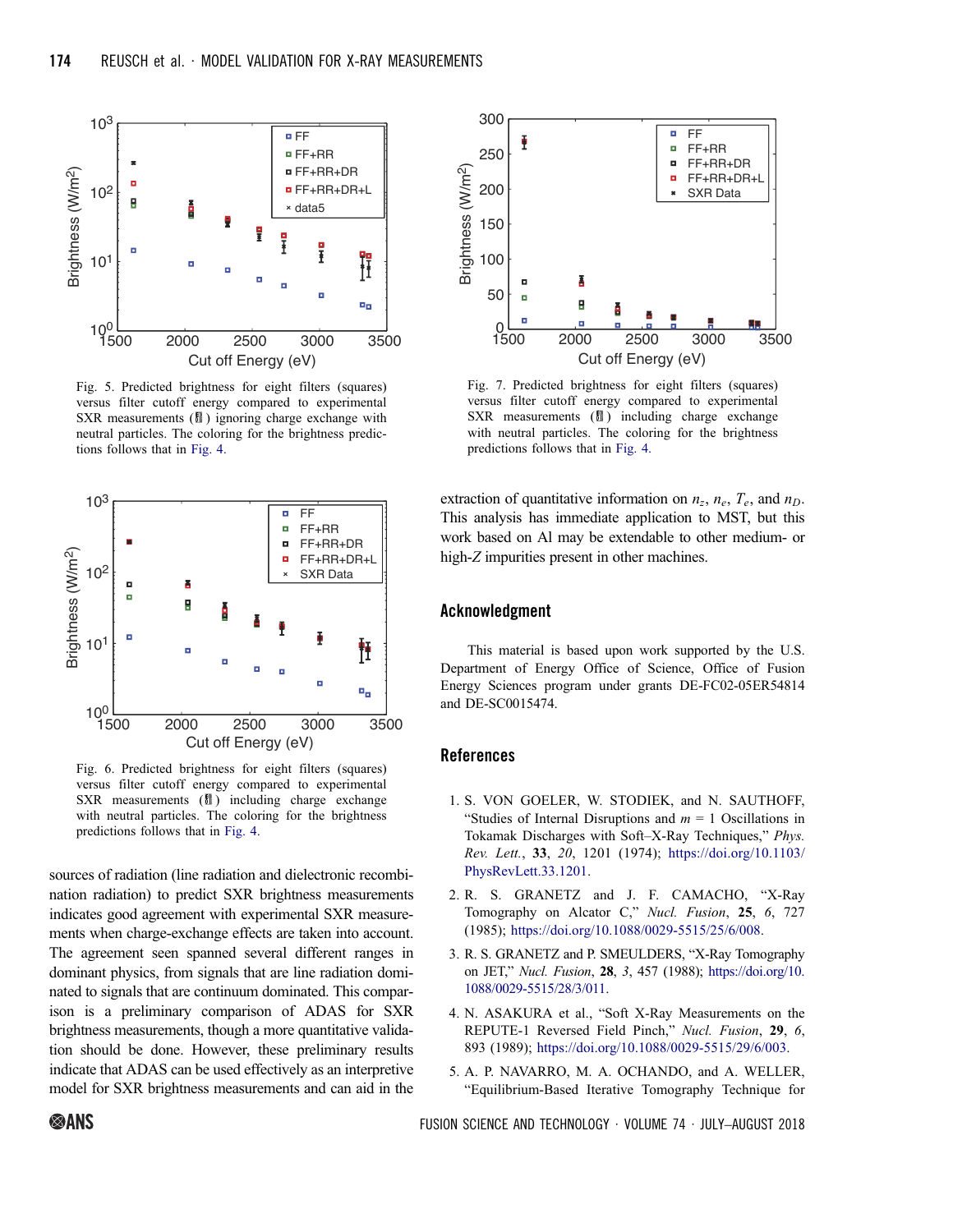Soft X-Ray in Stellarators," IEEE Trans. Plasma Sci., 19, 4, 569 (1991); https://doi.org/10.1109/27.90321.

- 6. F. C. JAHODA et al., "Continuum Radiation in the X Ray and Visible Regions from a Magnetically Compressed Plasma (Scylla)," Phys. Rev., 119, 3, 843 (1960); https:// doi.org/10.1103/PhysRev.119.843.
- 7. T. P. DONALDSON, "Theory of Foil-Absorption Techniques for Plasma X-Ray Continuum Measurements, " Plasma Phys., 20, 12, 1279 (1978); https://doi.org/10.1088/ 0032-1028/20/12/005.
- 8. M. C. BORRÁS and R. S. GRANETZ, "Discrepancies Between Soft X-Ray Emissivity Contours and Magnetic Flux Surfaces in Alcator C-Mod," Plasma Phys. Control. Fusion, 38, 3, 289 (1996); https://doi.org/10.1088/0741- 3335/38/3/005.
- 9. R. GRANETZ and M. BORRÁS, "Is X-Ray Emissivity Constant on Magnetic Flux Surfaces?" Fusion Eng. Des., 34–35, 153 (1997); https://doi.org/10.1016/S0920-3796(96) 00682-5.
- 10. H. CHEN et al., "Poloidally Asymmetric Distribution of Impurities in Joint European Torus Plasmas," Phys. Plasmas, 7, 11, 4567 (2000); https://doi.org/10.1063/1.1311806.
- 11. H.-J. KUNZE, Introduction to Plasma Spectroscopy, Springer-Verlag, Berlin, Heidelberg (2009).
- 12. H. P. SUMMERS et al., "Atomic Data for Modelling Fusion and Astrophysical Plasmas," Plasma Phys. Control. Fusion, 44, 12B, B323 (2002); https://doi.org/10. 1088/0741-3335/44/12B/323.
- 13. N. R. BADNELL et al., "Dielectronic Recombination Data for Dynamic Finite-Density Plasmas—I. Goals and Methodology," Astron. Astrophys., 406, 3, 1151 (2003); https://doi.org/10.1051/0004-6361:20030816.
- 14. H. P. SUMMERS et al., "Modelling Spectral Emission from Fusion Plasmas," AIP Conf. Proc., 1438, 1, 181 (2012); https://doi.org/10.1063/1.4707875.
- 15. A. GIUNTA et al., "Diagnosing Transient Plasma Status: From Solar Atmosphere to Tokamak Divertor," J. Instrum., 11, 9, C09008 (2016); https://doi.org/10.1088/1748-0221/ 11/09/C09008.
- 16. R. DEXTER et al., "The Madison Symmetric Torus, " Fusion Technol., 19, 131 (1991); https://doi.org/10.13182/ FST91-A29322.
- 17. B. CHAPMAN et al., "High Confinement Plasmas in the Madison Symmetric Torus Reversed-Field Pinch," Phys. Plasmas, 9, 2061 (2002); https://doi.org/10.1063/1.1456930.
- 18. S. T. A. KUMAR et al., "Classical Confinement and Outward Convection of Impurity Ions in the MST RFP," Phys. Plasmas, 19, 5, 056121 (2012); https://doi.org/10.1063/1.4718310.
- 19. S. T. A. KUMAR et al., "High Resolution Charge-Exchange Spectroscopic Measurements of Aluminum Impurity Ions in a High Temperature Plasma," Plasma Phys. Control.

FUSION SCIENCE AND TECHNOLOGY · VOLUME 74 · JULY–AUGUST 2018

Fusion, 54, 1, 012002 (2012); https://doi.org/10.1088/0741- 3335/54/1/012002.

- 20. T. BARBUI et al., "Impurity Transport Studies in the Madison Symmetric Torus Reversed-Field Pinch During Standard and Pulsed Poloidal Current Drive Regimes, " Plasma Phys. Control. Fusion, 56, 7, 075012 (2014); https://doi.org/10.1088/0741-3335/56/7/075012.
- 21. H. P. SUMMERS, "The ADAS User Manual" (2004); http://www.adas.ac.uk/manual.php.
- 22. M. G. VON HELLERMANN et al., "Complex Spectra in Fusion Plasmas," Phys. Scr., 2005, T120, 19 (2005); https:// doi.org/10.1088/0031-8949/2005/T120/003.
- 23. H. P. SUMMERS et al., "Ionization State, Excited Populations and Emission of Impurities in Dynamic Finite Density Plasmas: I. The Generalized Collisional-Radiative Model for Light Elements," Plasma Phys. Control. Fusion, 48, 2, 263 (2006); https://doi.org/10. 1088/0741-3335/48/2/007.
- 24. S. D. LOCH et al., "The Effects of Radiative Cascades on the X-Ray Diagnostic Lines of Fe  $16+$ ," J. Phys. B, 39, 1, 85 (2006); https://doi.org/10.1088/0953-4075/39/1/009.
- 25. A. S. GIUNTA et al., "Comparison Between Observed and Theoretical OIV Line Ratios in the UV/EUV Solar Spectrum as Derived by SUMER, CDS and EIS," Astron. Astrophys., 538, A88 (2012); https://doi.org/10.1051/0004- 6361/201118178.
- 26. S. S. HENDERSON et al., "Optimisation and Assessment of Theoretical Impurity Line Power Coefficients Relevant to ITER and DEMO," Plasma Phys. Control. Fusion, 59, 5, 055010 (2017); https://doi.org/10.1088/1361-6587/ aa6273.
- 27. H. P. SUMMERS and R. W. P. McWHIRTER, "Radiative Power Loss from Laboratory and Astrophysical Plasmas. I. Power Loss from Plasmas in Steady-State Ionisation Balance," J. Phys. B, 12, 14, 2387 (1979); https://doi.org/ 10.1088/0022-3700/12/14/022.
- 28. F. BONOMO et al., "2D Characterization of Core Thermal Topology Changes in Controlled RFX-mod QSH States, " Nucl. Fusion, 49, 4, 045011 (2009); https://doi.org/10. 1088/0029-5515/49/4/045011.
- 29. M. GALANTE et al., "Determination of Z<sub>eff</sub> by Integrating Measurements from X-Ray Tomography and Charge Exchange Recombination Spectroscopy," Nucl. Fusion, 55, 12, 123016 (2015); https://doi.org/10.1088/0029-5515/55/12/ 123016.
- 30. I. H. HUTCHINSON, Principles of Plasma Diagnostics, 2nd ed., "Electromagnetic Emission by Free Electrons, " Chap. 6, p. 155, Cambridge University Press (2002).
- 31. P. A. M. VAN HOOF et al., "Accurate Determination of the Free-Free Gaunt Factor—I. Non-Relativistic Gaunt Factors," Monthly Notices R. Astron. Soc., 444, 1, 420 (2014); https://doi.org/10.1093/mnras/stu1438.